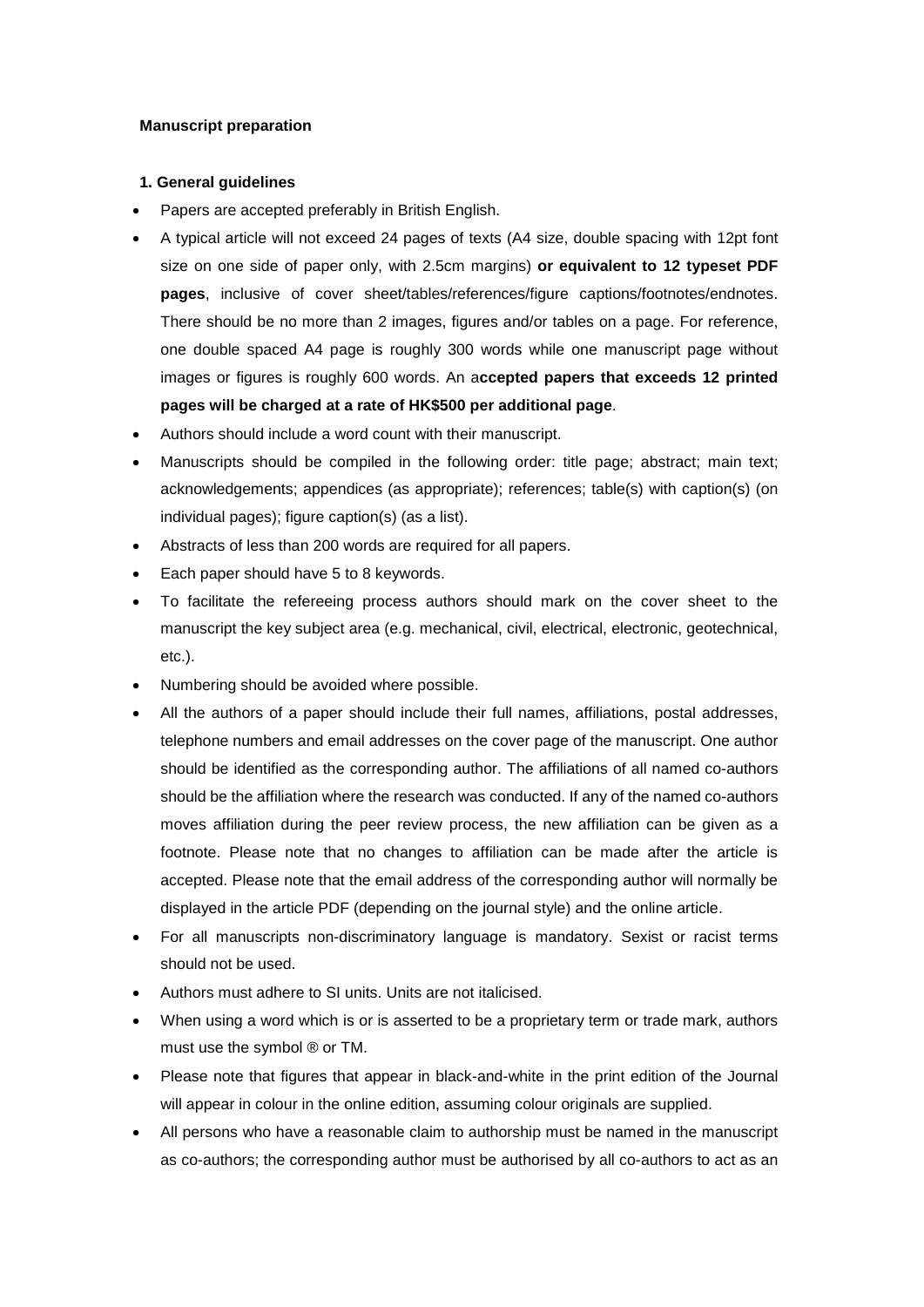agent on their behalf in all matters pertaining to publication of the manuscript, and the order of names should be agreed by all authors.

# • **Please supply a short biographical note for each author along with a recent passport-sized photo.**

• Please note that *HKIE Transactions* uses **[CrossCheck™](http://www.crossref.org/crosscheck.html)**/ **Turnitin** software to screen manuscripts for unoriginal material. By submitting your manuscript to *HKIE Transactions,* you are agreeing to any necessary originality checks your manuscript may have to undergo during the peer-review and production processes.

Each manuscript will normally be reviewed by no less than two referees assigned by the Judges because of their knowledge in the field concerned, experience in producing a balanced review, and ability to make a firm and fair recommendation in the light of the Institution's policy

• Please supply all details required by any funding and grant-awarding bodies as an **Acknowledgement** in a separate paragraph as follows:

# *For single agency grants*

This work was supported by the <Funding Agency> under Grant <number xxxx>.

## *For multiple agency grants*

This work was supported by the  $\le$ Funding Agency #1> under Grant  $\le$ number xxxx>; <Funding Agency #2> under Grant <number xxxx>; and <Funding Agency #3> under Grant <number xxxx>

This **Acknowledgement** should appear on the title page of the manuscript.

Authors must also incorporate a disclosure statement which will acknowledge any financial interest or benefit they have arising from the direct applications of their research.

# **2. Style guidelines**

- Description of the Journal's article style
- Please use Harvard referencing style for the submitted article
- All symbols and Greek letters should be italicised
- All abbreviations should be spelled in full when they first appear in the text, excluding Abstract.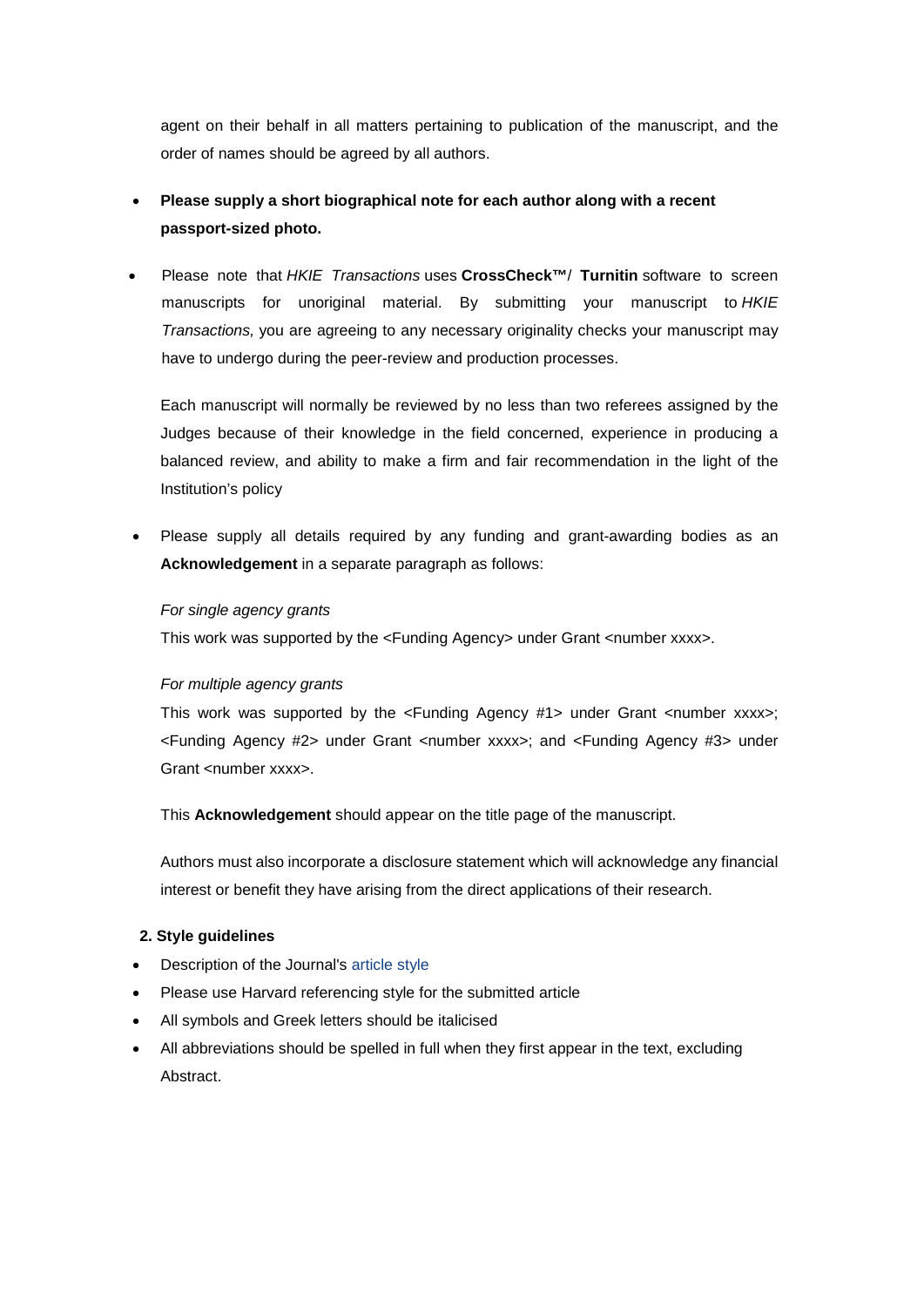# **3. Details on Types of Papers Accepted**

**Case History:** Papers must not simply describe events and activities. The following information must be provided:

- For papers reporting new techniques, the reasons for introducing them must be given along with any literature review or development work carried out and the scientific principles on which the technique is based. An evaluation of the benefits and limitations based on experience gained in the particular application must be supported by actual observations (preferably with performance measures).
- For papers documenting experience in the use of existing techniques, the options considered as well as the basis for adopting a particular method for the particular situation must be given. The basis should be supported by a cost comparison or a comparison of technical suitability. An evaluation of the benefits and limitations based on experience gained in the particular application must be provided and supporting performance data must be given.
- For both types of papers, the selection of parameters used in any analysis carried out should be discussed, preferably supported by appropriate test data.

### **Literature Review**

• Papers must not be a summary of the literature. Along with a technical appraisal of all previous work on the subject, it must result in an improved understanding of the subject. For example, the literature review could comment on the limitations of previous work or disseminate the work within a consistent scientific framework. Literature reviews must contain conclusions and recommendations for potential use in engineering practice.

## **Theoretical Work**

• Papers must not simply describe a theory with its derivation. The following information must be provided. For papers introducing a new theory, a background literature review and the need for developing the new theory must be given, and practical engineering applications must be provided. Comparison with experimental or monitoring data and its conclusions must be given. The assumptions and limitations of application of the theory in engineering practice must be stated. Selected parameters used in any analysis carried out should be discussed, preferably supported by appropriate test data.

#### **Experimental Work**

• Papers must not simply describe experiments. A background literature review must be given. The experimental techniques adopted must be clearly described (to the extent that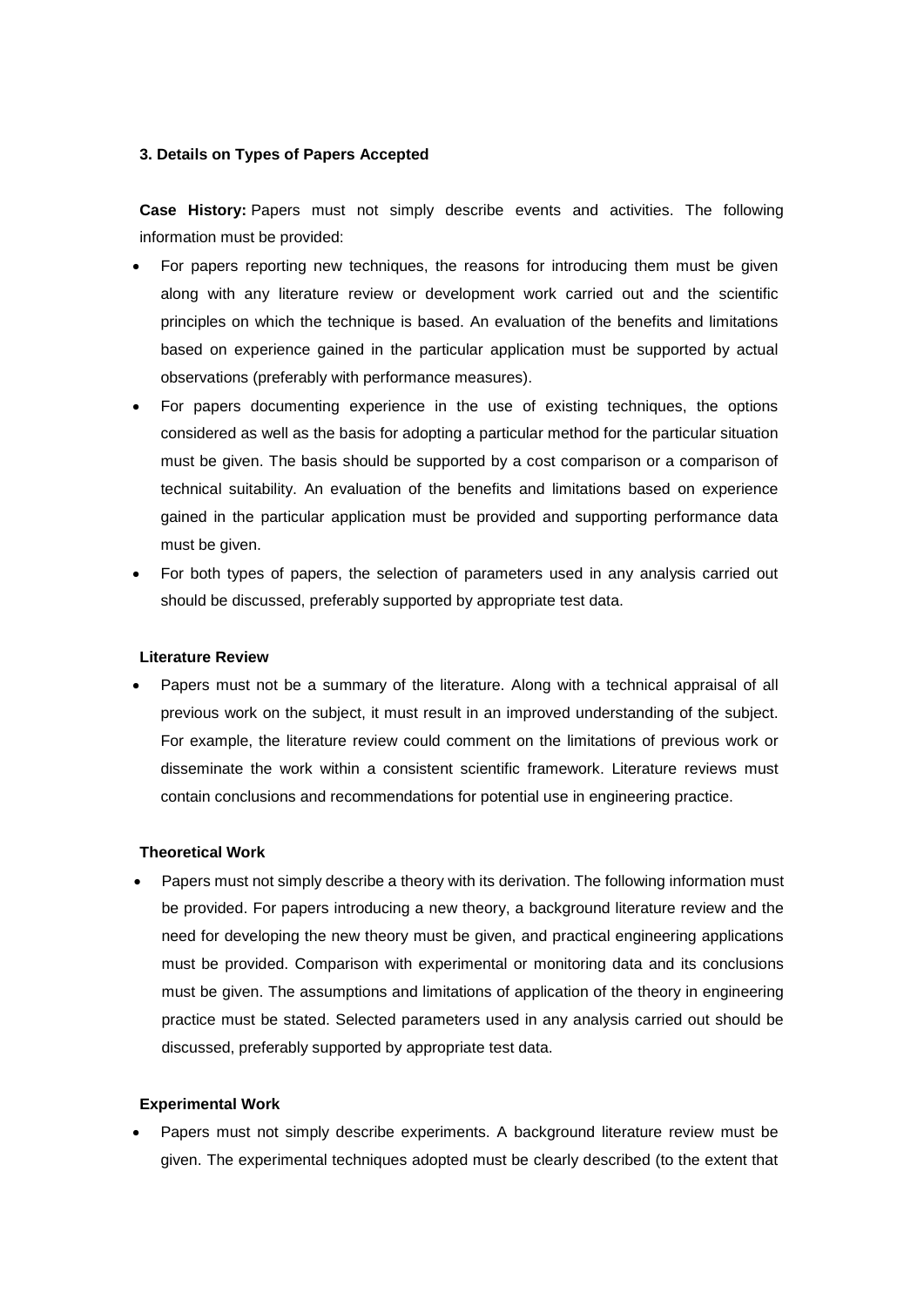the experiments can be repeated by others), together with any technique verification, equipment verification and equipment calibration carried out. A statement of accuracy and repeatability must also be provided. Comparison with other experimental work or theories should be given where possible. The conclusions and recommendations must draw reference to engineering applications, with limits of applicability carefully defined.

# **4. Figures**

- It is in the author's interest to provide the highest quality figure format possible. **Please be sure that all imported scanned material is scanned at the appropriate resolution: 1,200 dpi for line art and 600 dpi for grayscale.**
- Figures can be embedded in appropriate places in the text of the manuscript for reviewing. However, authors are also required to upload separate figures for final publication.
- Files should be saved as one of the following formats: TIFF (tagged image file format) or PostScript or EPS (encapsulated PostScript), and should contain all the necessary font information and the source file of the application (e.g. CorelDraw/Mac, CorelDraw/PC).
- All figures must be numbered in the order in which they appear in the paper (e.g. Figure 1, Figure 2). In multi-part figures, each part should be labelled (e.g. Figure 1(a), Figure 1(b)).
- Figure captions must be saved separately, as part of the file containing the complete text of the paper, and numbered correspondingly.
- The filename for a graphic should be descriptive of the graphic, e.g. Figure 1, Figure 2(a).
- Tables should be numbered consecutively and titled. Tables should not repeat data which are available elsewhere in the paper.
- All symbols and Greek letters in figures should be italicised

# **5. Reproduction of copyright material**

If you wish to include any material in your manuscript in which you do not hold copyright, you must obtain written permission from the copyright owner prior to submission. Such material may be in the form of text, data, table, illustration, photograph, line drawing, audio clip, video clip, film still, and screenshot, and any supplemental material you propose to include. This applies to direct (verbatim or facsimile) reproduction as well as "derivative reproduction" (where you have created a new figure or table which derives substantially from a copyrighted source). You must ensure appropriate acknowledgement is given to the permission granted to you for reuse by the copyright holder in each figure or table caption. You are solely responsible for any fees which the copyright holder may charge for reuse. The reproduction of short extracts of text, excluding poetry and song lyrics, for the purposes of criticism may be possible without formal permission on the basis that the quotation is reproduced accurately and full attribution is given.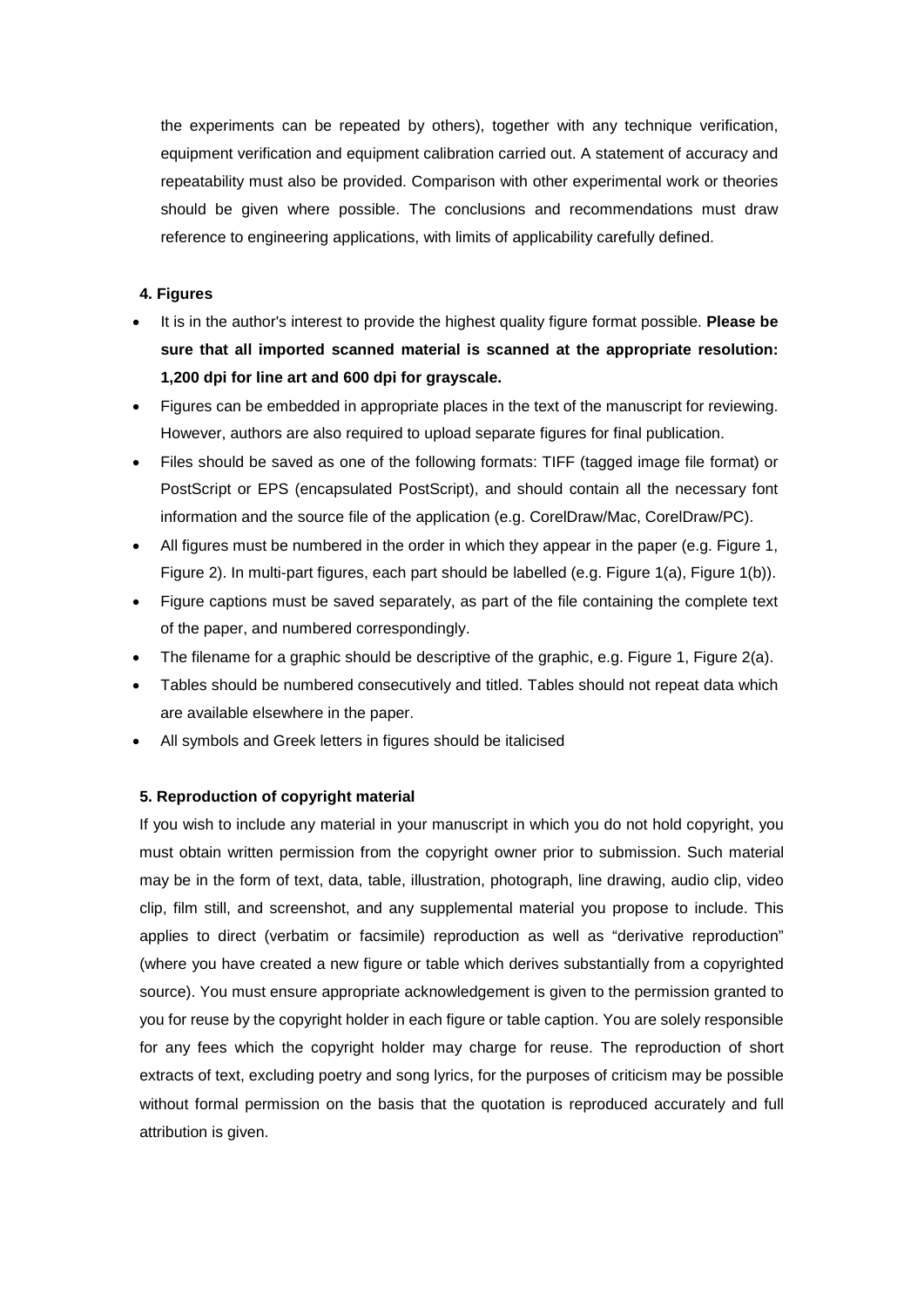### **6. Copyright and authors' rights**

To assure the integrity, dissemination, and protection against copyright infringement of published articles, you will be asked to assign to The Hong Kong Institution of Engineers, via a Publishing Agreement, the copyright in your article. Your Article is defined as the final, definitive, and citable Version of Record, and includes: (a) the accepted manuscript in its final form, including the abstract, text, bibliography, and all accompanying tables, illustrations, data. Our Publishing Agreement with you will constitute the entire agreement and the sole understanding between The Hong Kong Institution of Engineers and you; no amendment, addendum, or other communication will be taken into account when interpreting your and The Hong Kong Institution of Engineers' rights and obligations under this Agreement.

### **7. Similarity Check**

A similarity check will be performed on all submissions. The Panel reserves the right to accept or decline any submitted paper.

### **8. Return of manuscripts**

No manuscripts or illustrations will be returned to the authors.

### **9. Submission**

To facilitate the reviewing process, all submissions should be made online at the *HKIE Transactions* [Scholar One Manuscripts](http://mc.manuscriptcentral.com/thie) website http://mc.manuscriptcentral.com/thie.

New users should first create an account. Once logged on to the site, submissions should be made via the Author Centre. Online user guides and access to a helpdesk are available on this website.

Manuscripts should be submitted in any standard editable format, preferably in Word. These files will be automatically converted into a PDF file for the review process.

**Papers that are sent for review are subject to the scrutiny of no less than two referees chosen because of their knowledge in the field concerned, experience in producing a balanced review, and ability to make a firm and fair recommendation in the light of the Institution's policy.**

### **10. Free copies of** *HKIE Transactions*

As an author, you will receive free copies of *HKIE Transactions* upon final publication (Two copies for each author).